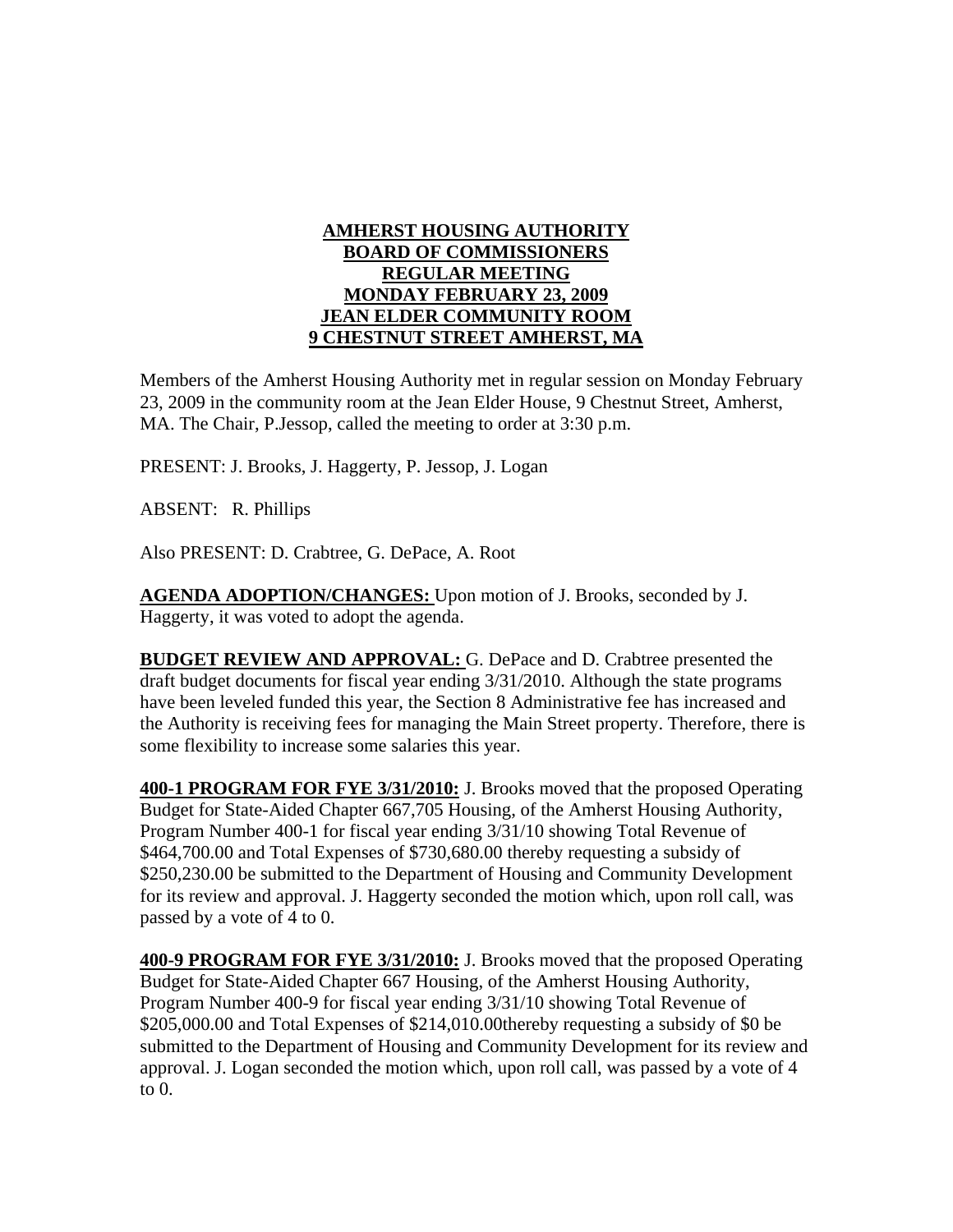**689-A PROGRAM FOR FYE 3/31/2010:** J. Haggerty moved that the proposed Operating Budget for State-Aided Chapter elderly Housing, of the Amherst Housing Authority, Program Number 689-2 for fiscal year ending 3/31/10 showing Total Revenue of \$38,232.00. and Total Expenses of \$47,232.00 thereby requesting a subsidy of \$0 be submitted to the Department of Housing and Community Development for its review and approval. J. Brooks seconded the motion which, upon roll call, was passed by a vote of 4to 0.

**MRVP PROGRAM FOR FYE 3/31/2010:** J. Haggerty moved that the proposed Operating Budget for State-Aided Chapter Family Housing, of the Amherst Housing Authority, Program Number MRVP for fiscal year ending 3/31/10 showing Total Revenue of \$3915.00 and Total Expenses of \$39,280.00 thereby requesting a subsidy of \$38,000.00 be submitted to the Department of Housing and Community Development for its review and approval. J. Brooks seconded the motion which, upon roll call, was passed by a vote of 4 to 0.

**85-1 WATSON FARMS FOR FYE 3/31/2010:** J. Brooks moved to approve the operating budget for Federal-Aided Program 85-1 Watson Farms Apartments for fiscal year ending 3/31/10 and to authorize the Chair to sign the resolution HUD form 52574. J. Haggerty seconded the motion which, upon roll call, was approved by a vote of 4 to 0.

**SECTION 8 PROGRAM AND MAIN STREET PROPERTY FOR FYE 3/31/2010:** Members received copies of the Section 8 Voucher Program and Main Street property budgets. These budgets are "internal" and do not need approval.

**ACCOUNTS PAYABLE:** Upon motion of J. Brooks, seconded by J. Logan, it was voted to approve accounts payable checks 19598 through check #19978 dated 11/25/2008 through 2/11/2009 and payroll check #1903 through check # 1973 dated 12/15/2008 through 2/15/2009.

**MINUTES APPROVAL:** Upon motion of J. Haggerty seconded by J. Brooks, it was voted to approve the minutes of the regular meeting of January 26, 2009.

**TENANT CONCERNS: ANN WHALEN TENANT ORGANIZATION:** A. Root presented a list of items that the Ann Whalen Tenant Organization subcommittee on community room furnishings wants removed or disposed. Members agreed to the disposal of those items and requested that tenants in the building be given an opportunity to take them. **WEB SITE:** D. Crabtree announced that the AHA web site is now live. Comments are welcome.

**ASSIGNMENT OF HOUSING ASSISTANCE PAYMENTS CONTRACTS-MAIN STREET APARTMENTS:** Upon motion of J. Brooks, seconded by J. Logan, it was voted to approve the Assignment the Housing Assistance Payments Contracts with Valley Main Street LLC for 683 and 687 Main Street to the Massachusetts Housing Partnership.